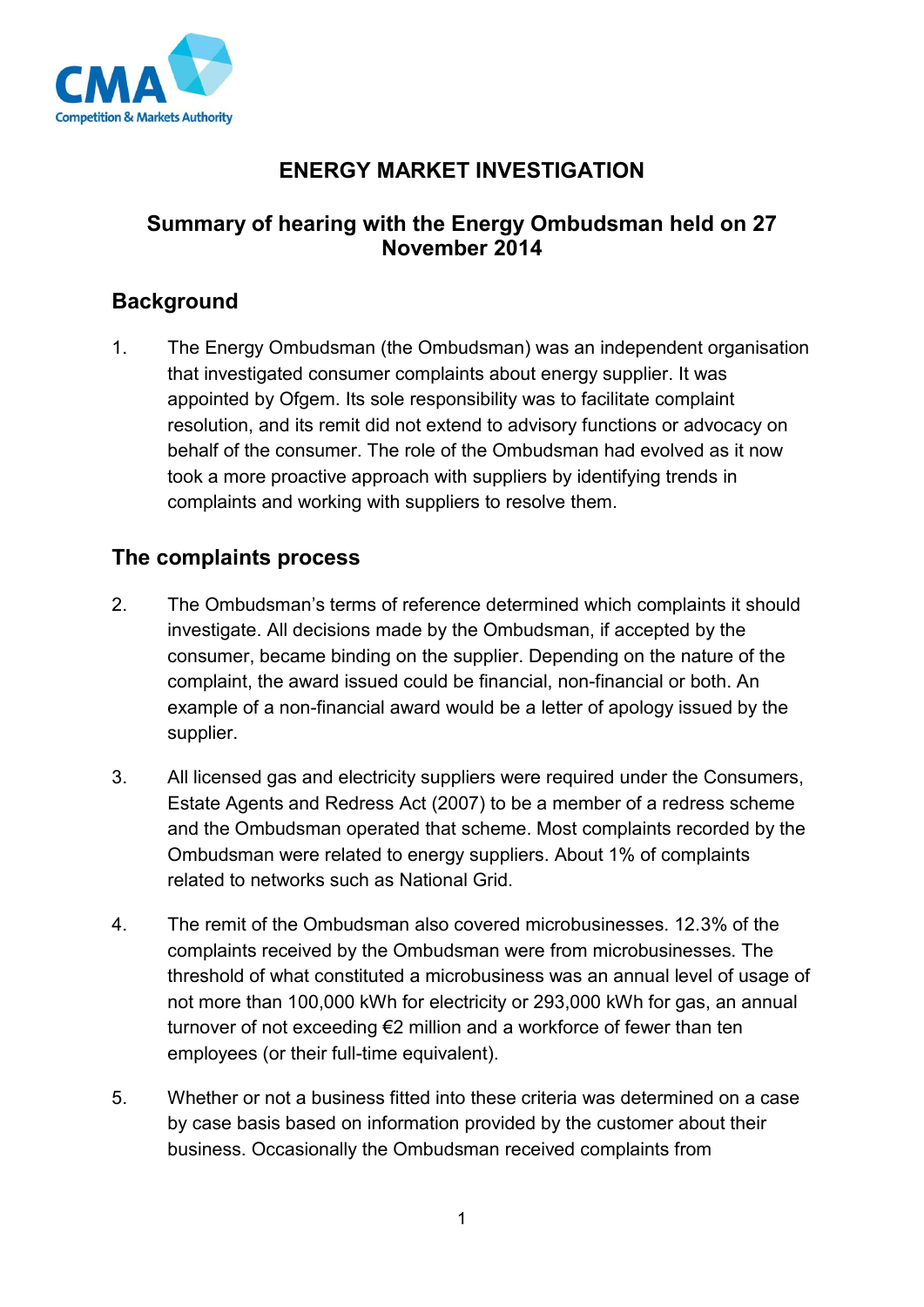organisations that fell outside of the microbusinesses threshold, but argued that their actual levels of usage should classify them as a microbusiness.

- 6. Suppliers were required to signpost dissatisfied consumers to the Ombudsman if a complaint had not been resolved after eight weeks. It was then the decision of the consumer whether to take their complaint forward to the Ombudsman. The Ombudsman could receive complaints sooner if the consumer and supplier reached a position where the issue could not be resolved, known as deadlock, and this could happen from the first day the complaint was raised. Since 2010 until September 2014, approximately 22.8% of complaints within the Ombudsman's remit had been referred having reached this position, but this had fallen to 17.6% in the last six months.
- 7. When a complaint was raised with the Ombudsman, based on what the consumer told it, it chose a main and, where possible, a sub category with which to categorise the complaint. The most common categories were disputed charges, inaccurate invoices and customer service quality. Complaints about pricing did not fall into the Ombudsman's remit; however, it could review supplier activity such as requirement to notify consumers 30 days in advance of an increase in tariff.

## **The complaints received by the Energy Ombudsman**

- 8. 84.9% of domestic consumers and 80.5% of microbusinesses complained about billing issues. These complaints might have been resolved prior to their referral to the Ombudsman but a consumer might still choose to refer their complaint if they had been unhappy with the way their complaint had been handled.
- 9. 4% of complaints accepted for investigation were about sales. These included complaints about data protection, erroneous transfers, suppliers making mistakes, mis-selling and the quality of customer service. Sales complaints were likely to be from microbusinesses. Microbusinesses were also less likely to complain about fixed tariffs as suppliers and microbusinesses would negotiate these tariffs and were more engaged than a domestic consumer.
- 10. Between late 2013 and early 2014, there had been a significant increase in the number of complaints raised to the Ombudsman. The main reasons for complaints during this period were not receiving a bill and disputed charges. After early 2014, back billing and inaccurate invoices were included in the most complained about issues.
- 11. Each one of the six largest energy firms had been the most complained about supplier at a particular point in time apart from SSE, which had consistently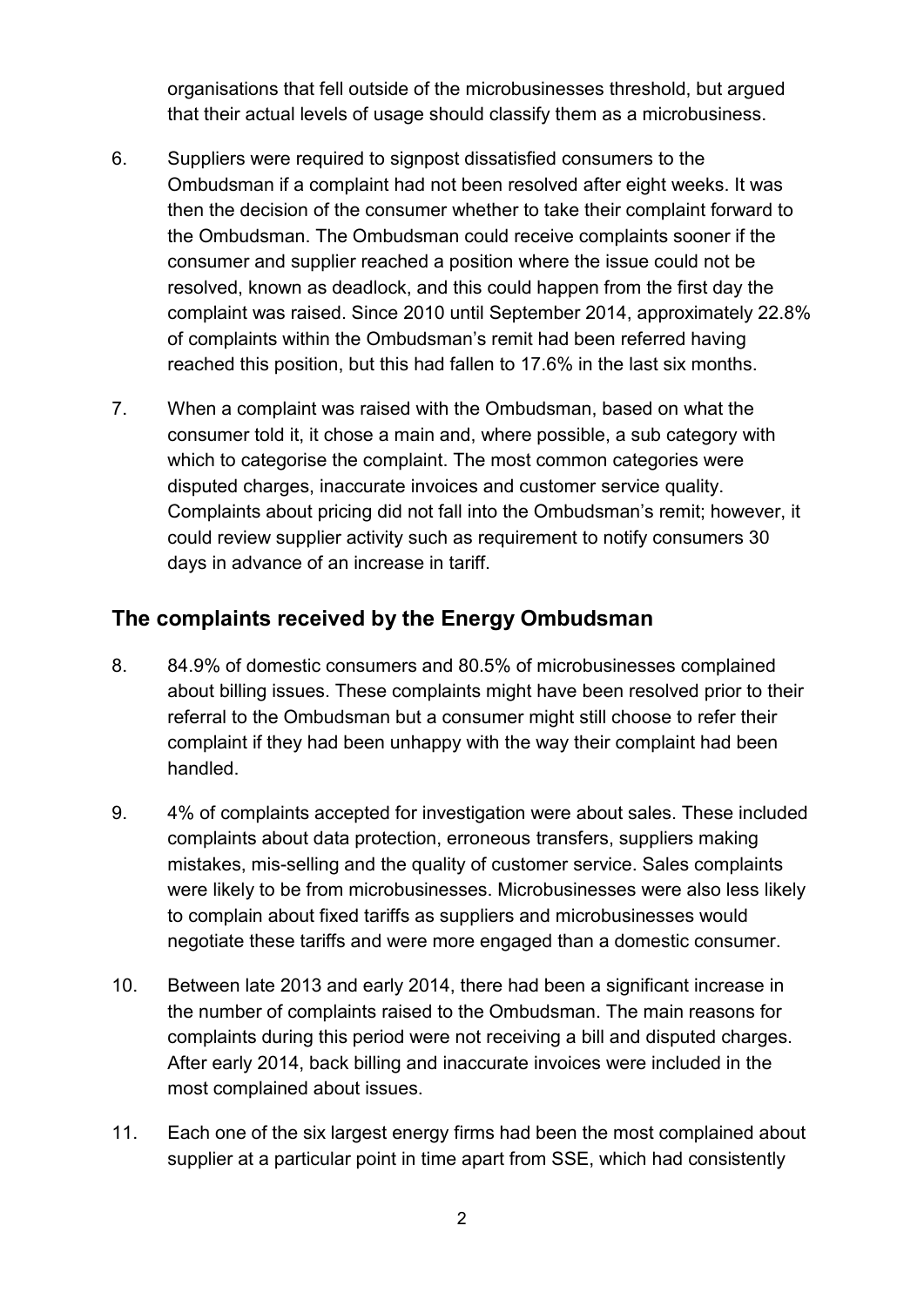maintained a relatively low number of complaints within that group of six firms. The Ombudsman was not aware of the exact reason for this, but it might be due to SSE taking a more proactive approach to dealing with complaints. The Ombudsman thought that the high level of complaints relating to Npower and Scottish Power might be due to their change in billing systems. Complaints would usually be dealt with by the supplier itself, but due to the large volume of complaints relating to these changes and lack of capacity to deal with them, the complaints would have been raised with the Energy Ombudsman if they had not been resolved within the eight week timescale.

- 12. Complaints about smaller suppliers had increased between the end of 2013 and the beginning of 2014. The largest amount of complaints during this period related to [ $\mathscr{K}$ ]. These increases could be due to a number of reasons such as a growing customer base, increased consumer awareness of the Ombudsman or supplier performance.
- 13. This increase in the public's awareness of the Ombudsman could be attributed to greater media exposure from the increased political attention the energy market was receiving and due to the work of prominent consumer champions. The Ombudsman had also run campaigns to raise awareness of its service.
- 14. However according to Ofgem's research, only about 5% of eligible complaints were actually referred to the Ombudsman. To address this the Ombudsman's contact details were made more prominent on the letters issued by the supplier at the eight week mark of the complaint process and on any letters issued by suppliers notifying consumers that their complaint could not be resolved.
- 15. The Ombudsman observed that its service was accessible but that there were groups of consumers who might find it more difficult to raise a complaint. For example, customers without internet access would not be able to refer their complaint online, and vulnerable consumers might need third party assistance. While the Ombudsman did not collect information on the socioeconomic backgrounds of the consumers that complained, there was a feeling that the majority of complaints came from consumers who could be described as coming from a middle class demographic.
- 16. While it was not the role of the Ombudsman to unduly engage with consumers to raise complaints, it wanted more people to be aware that the service was free and available should they wish to use it. The Ombudsman viewed complaints as a positive influence on the market as they allowed suppliers to make improvements to their service.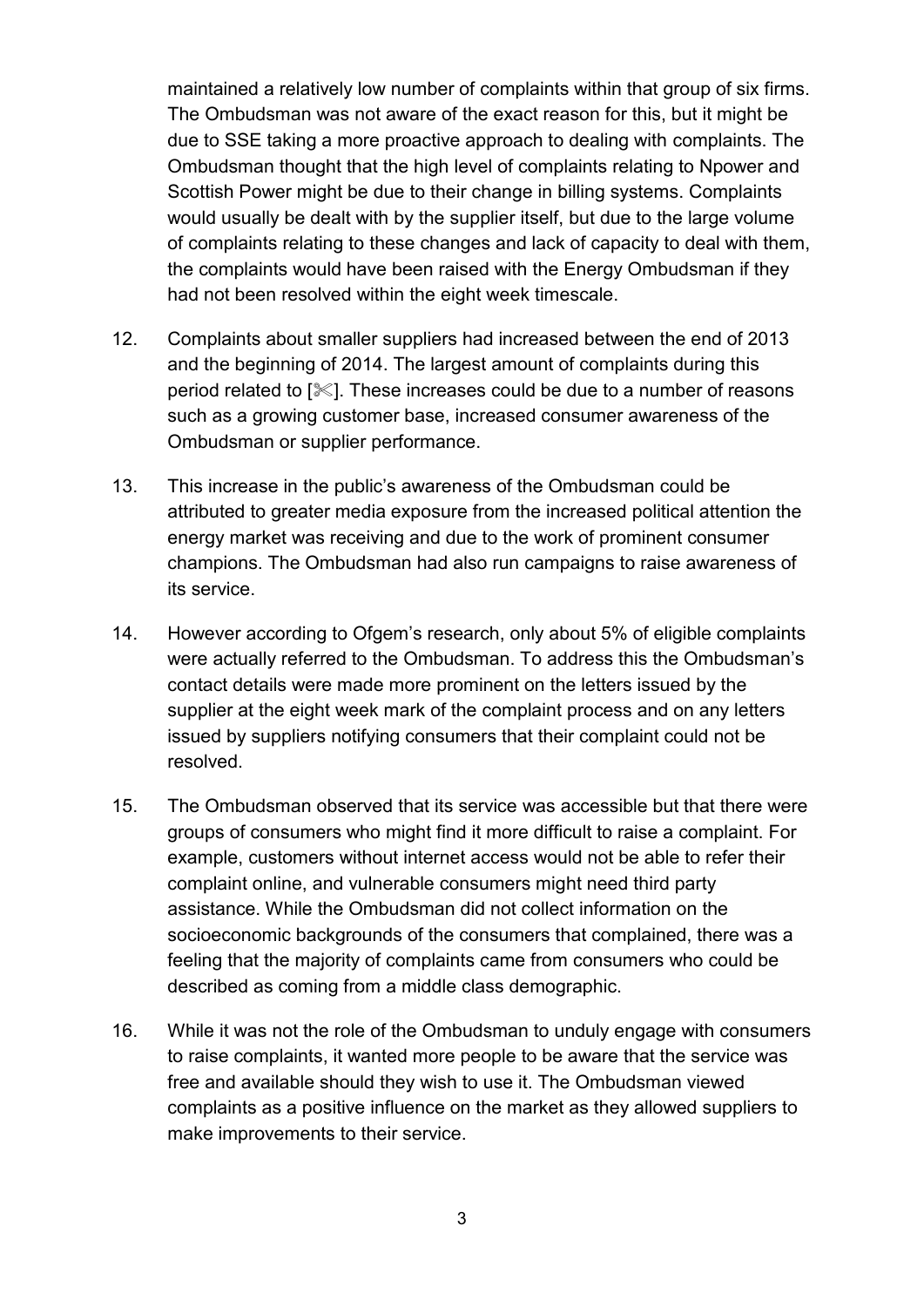17. The Ombudsman also worked with the trade association Energy UK around a Code of Practice for Accurate Bills. The code set out what domestic consumers could expect from their energy supplier in respect of accurate billing and was signed up to by a number of suppliers. It also hosted Sector Liaison Panels, which occurred every two months, to identify emerging trends and issues and to facilitate a two-way communication between the sector and the Ombudsman in order to maintain and promote effective complaint handling in the sector.

#### **Views on competition in the market**

- 18. The Ombudsman admitted that it would be difficult to use the information it currently collected to understand how competition was working as it did not collect information on market shares or pricing.
- 19. The Ombudsman could not identify the impact of Ofgem's four tariff limit from the tariff complaints information it received. This was because complaints of this nature were more about the withdrawal of certain tariffs rather than the lack of tariffs to choose from. It noted that there had been a number of complaints from domestic consumers about the requirement to pay a standing charge.
- 20. The Ombudsman welcomed the recent changes made by suppliers to the format of their bills. These changes included using simplified language to improve the consumer's understanding of their bill. As a result of these changes, there had been fewer complaints relating to this issue.

## **Complaints, standards of service, trust and transparency**

- 21. A lack of trust in the accuracy of bills was a key underlying reason for consumer complaints. In comparison to the other markets such as the communications sector, it was believed that trust in energy was lower. The Ombudsman felt that this was because consumers had more freedom to switch or walk away if they are dissatisfied with a service in the communications industry, eg a mobile phone contract. It noted that only 0.6% of contracts in the energy market were cancelled, which was far less than the communications sector.
- 22. As energy was a public necessity, the Ombudsman believed that a lack of trust existed in the market as consumers had no option but to pay for something they needed to have. For example, consumers could choose not to have a phone, or they could choose to have a basic service, but it was not feasible for most consumers to choose not to have electricity. Furthermore, it believed that trust could be obstructive to competition as it could cause a